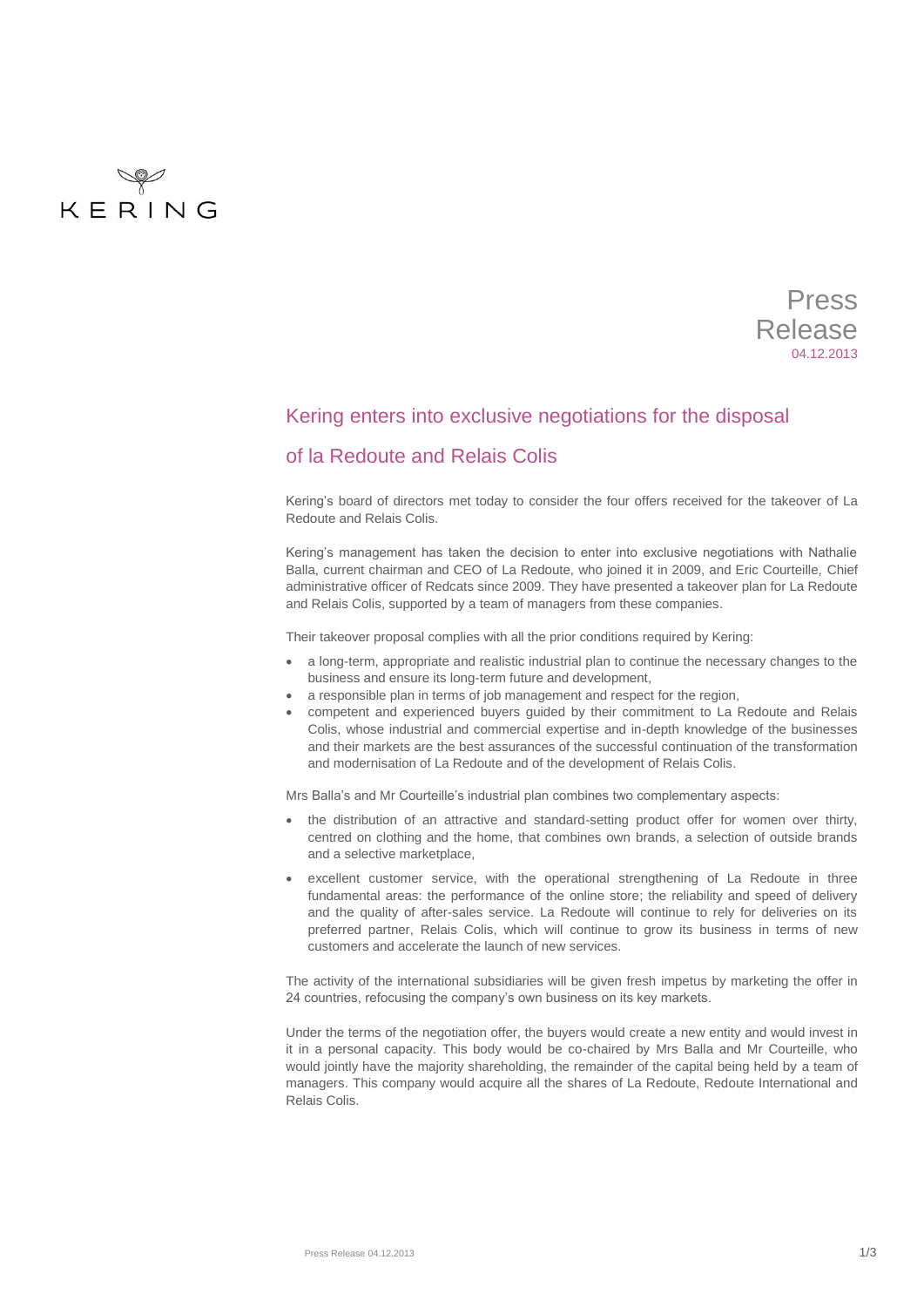

As promised, the Kering Group will assume corporate social responsibility for the company at the moment of transfer. Through a concomitant recapitalisation of La Redoute and Relais Colis on transfer of control, Kering will, on the one hand, ensure that both companies enjoy a healthy financial position backed by a significant cash surplus and, on the other, to fund the new companies' transformation and modernisation projects. This will be in three areas:

- commercial investment and the investment required to update the logistics and IT systems,
- interim losses as envisaged by the business plan,
- corporate support measures in the context of restructuring projects connected with the transformation of the businesses.

Mrs Balla and Mr Courteille will present the details of the methods and procedures of their business plan to the staff representative bodies as part of the normal information-consultation process prior to the transfer, which they expect to take place in the first half of 2014.

Nathalie Balla and Eric Courteille stated: *"Because we know it well, we have a very precise vision of the future of La Redoute and what is needed to turn it around. Following its sales and marketing move to digital, we want to continue and accelerate the transformation of the company within the framework of a long-term industrial plan, capable of ensuring a return to growth. We*  intend to enable Relais Colis to accelerate its development. This plan will get all La Redoute and *Relais Colis staff working together for the success of the business. It intends to keep La Redoute's business in its historic employment area and minimise as much as possible its impact on jobs."*

François-Henri Pinault, Kering's Chairman and CEO, said: *"The priority for La Redoute is to continue and to accelerate its transformation, to ensure its long-term future. This entails rallying all employees and managers around a sound and appropriate industrial and commercial business plan. So Kering has turned to an experienced and complementary pair of managers, who know La Redoute, its staff and territories extremely well. I am absolutely sure that, with the support of the managers, Nathalie Balla and Eric Courteille are the best people to successfully make the changes necessary to enable La Redoute to keep its place as the Internet leader for clothing and home ware in France."*

*This press release is a free translation of the French original press release. The original French version of this press release is available on our website at www.kering.com*

#### *About La Redoute*

*A multi-specialist in ready-to-wear and home ware, La Redoute is the second biggest retailer of women's clothing and the third biggest for household linen in France.* 

*Laredoute.fr is the No.1 clothing and home ware website for retail sales in France, with an average of 7 million individual visitors per month.* 

*In 2013, online sales accounted for more than 85% of the brand's France turnover; La Redoute is also present in smartphone applications and on social networks.* 

*With over 10 million active customers worldwide, La Redoute is present in more than 20 countries.* 

### *About Relais Colis*

*Inventor of the concept of local depot delivery in 1983, Relais Colis® is the leading private customer delivery network from depots and to the home. Thanks to its 40 years' experience, Relais Colis® is now the top partner of many ecommerce and mail-order companies, offering complete solutions that combine delivery to local collection points and home delivery for larger packages.*